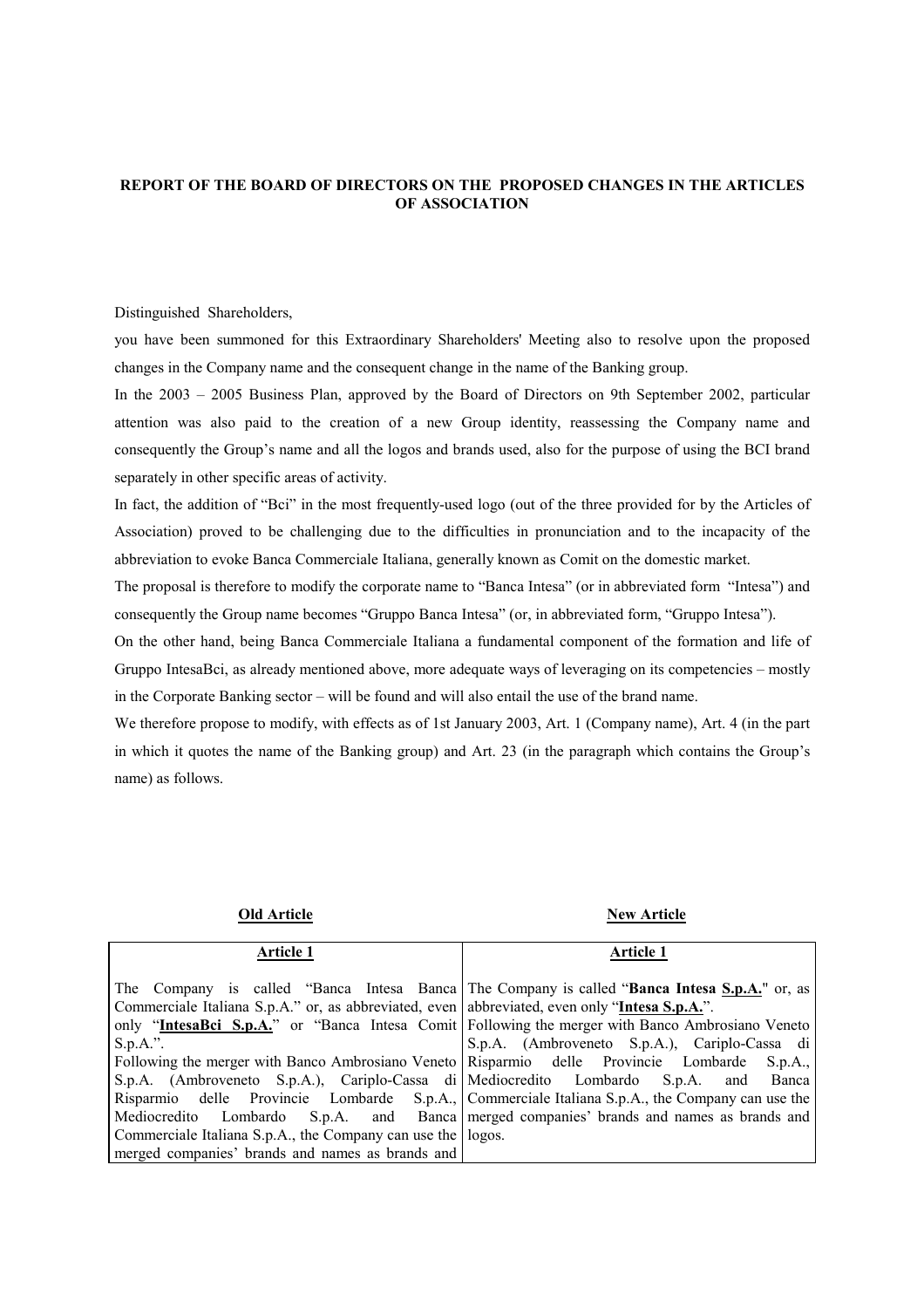| logos.                                                                                                                                                                                                                                                                                                                                                                                                                                                                                                                                                                                              |                                                                                                                                                                                                                                                                                                                                                                                                                                                                                                                                                                                                     |
|-----------------------------------------------------------------------------------------------------------------------------------------------------------------------------------------------------------------------------------------------------------------------------------------------------------------------------------------------------------------------------------------------------------------------------------------------------------------------------------------------------------------------------------------------------------------------------------------------------|-----------------------------------------------------------------------------------------------------------------------------------------------------------------------------------------------------------------------------------------------------------------------------------------------------------------------------------------------------------------------------------------------------------------------------------------------------------------------------------------------------------------------------------------------------------------------------------------------------|
| Article 4                                                                                                                                                                                                                                                                                                                                                                                                                                                                                                                                                                                           | Article 4                                                                                                                                                                                                                                                                                                                                                                                                                                                                                                                                                                                           |
| The purpose of the Company is to accept savings and<br>carry out all forms of lending activities, also through<br>Subsidiary companies. The Company may, in<br>compliance with regulations in force and subject to<br>obtaining the required authorisations, provide all<br>banking and financial services, including the creation<br>and management of open- and closed-ended<br>supplementary pension schemes, as well as carry out<br>any other transactions that are necessary for, or related<br>to, the achievement of its corporate purpose, again also<br>through its Subsidiary companies. | The purpose of the Company is to accept savings and<br>carry out all forms of lending activities, also through<br>Subsidiary companies. The Company may, in<br>compliance with regulations in force and subject to<br>obtaining the required authorisations, provide all<br>banking and financial services, including the creation<br>and management of open- and closed-ended<br>supplementary pension schemes, as well as carry out<br>any other transactions that are necessary for, or related<br>to, the achievement of its corporate purpose, again also<br>through its Subsidiary companies. |
| As Parent Company of "Gruppo IntesaBci" banking<br>pursuant to Art. 61 of Decree 385<br>group                                                                                                                                                                                                                                                                                                                                                                                                                                                                                                       | As Parent Company of "Gruppo Banca Intesa" (or,<br>as abbreviated, "Gruppo Intesa"), banking group                                                                                                                                                                                                                                                                                                                                                                                                                                                                                                  |
|                                                                                                                                                                                                                                                                                                                                                                                                                                                                                                                                                                                                     | of 1st September 1993, the Company issues, in its pursuant to Art. 61 of Decree 385 of 1st September                                                                                                                                                                                                                                                                                                                                                                                                                                                                                                |
|                                                                                                                                                                                                                                                                                                                                                                                                                                                                                                                                                                                                     | direction and co-ordination capacity, instructions to 1993, the Company issues, in its direction and co-                                                                                                                                                                                                                                                                                                                                                                                                                                                                                            |
|                                                                                                                                                                                                                                                                                                                                                                                                                                                                                                                                                                                                     | Group companies also regarding the implementation of ordination capacity, instructions to Group companies                                                                                                                                                                                                                                                                                                                                                                                                                                                                                           |
|                                                                                                                                                                                                                                                                                                                                                                                                                                                                                                                                                                                                     | Bank of Italy's instructions and to ensure the stability also regarding the implementation of Bank of Italy's                                                                                                                                                                                                                                                                                                                                                                                                                                                                                       |
| of the Group.                                                                                                                                                                                                                                                                                                                                                                                                                                                                                                                                                                                       | instructions and to ensure the stability of the Group.                                                                                                                                                                                                                                                                                                                                                                                                                                                                                                                                              |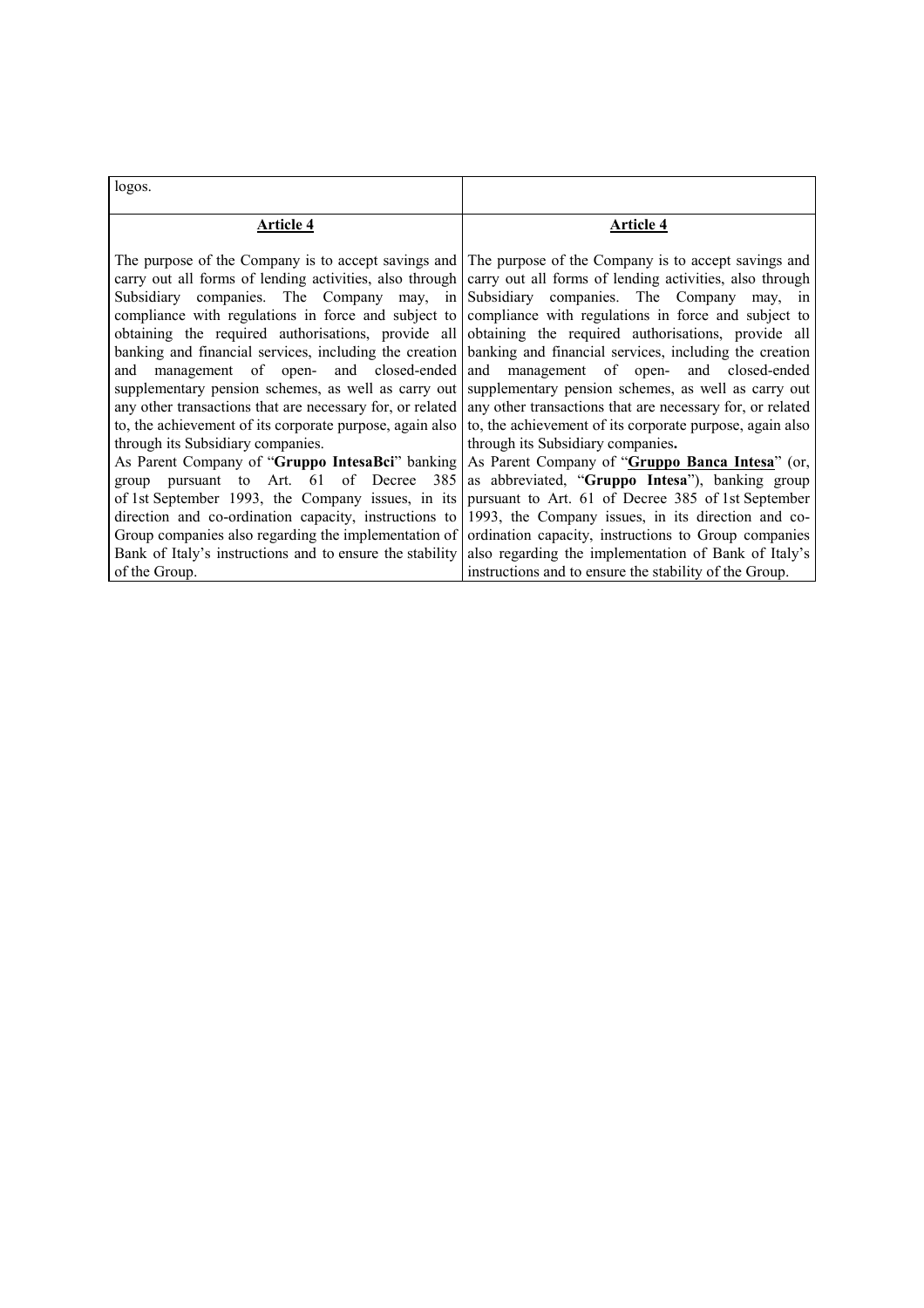| <b>Article 23</b>                                                                                                                                              | <b>Article 23</b>                                                                                                                               |
|----------------------------------------------------------------------------------------------------------------------------------------------------------------|-------------------------------------------------------------------------------------------------------------------------------------------------|
|                                                                                                                                                                |                                                                                                                                                 |
| The Board of Statutory Auditors is made up of five<br>Auditors and two Alternate Auditors.                                                                     | The Board of Statutory Auditors is made up of five<br>Auditors and two Alternate Auditors.<br>As provided for by Ministerial Decree 162 of 30th |
| As provided for by Ministerial Decree 162 of 30th<br>March 2000, Statutory Auditors are chosen among<br>candidates with professional requirements set forth in | March 2000, Statutory Auditors are chosen among<br>candidates with professional requirements set forth in                                       |
| Art. 1, par. 1 of the aforementioned Ministerial Decree                                                                                                        | Art. 1, par. 1 of the aforementioned Ministerial Decree<br>and in par. 2, letters a), b) and c) of Art.1. For the sole                          |
| and in par. 2, letters a), b) and c) of Art.1. For the sole<br>purpose of verification of professional requirements                                            | purpose of verification of professional requirements                                                                                            |
| and referring to letters b) and c), it must be noted that                                                                                                      | and referring to letters b) and c), it must be noted that                                                                                       |
| the areas of activity closely related to those of the                                                                                                          | the areas of activity closely related to those of the                                                                                           |
| Company are credit, near-banking, financial and                                                                                                                | Company are credit, near-banking, financial and<br>insurance.                                                                                   |
| insurance.                                                                                                                                                     | Save for what provided for by different unanimous                                                                                               |
| Save for what provided for by different unanimous<br>resolution by the General Shareholders' Meeting,                                                          | resolution by the General Shareholders' Meeting,                                                                                                |
| the election of Statutory Auditors shall take place                                                                                                            | the election of Statutory Auditors shall take place                                                                                             |
| on the basis of lists drawn up by shareholders                                                                                                                 | on the basis of lists drawn up by shareholders                                                                                                  |
| according to the following rules:                                                                                                                              | according to the following rules:                                                                                                               |
| Shareholders representing at least 2% of<br>a)                                                                                                                 | Shareholders representing at least 2% of<br>a)<br>ordinary share capital may submit a list of                                                   |
| ordinary share capital may submit a list of                                                                                                                    | candidates listed in order of preference, by                                                                                                    |
| candidates listed in order of preference, by                                                                                                                   | depositing it at the Company's registered                                                                                                       |
| depositing it at the Company's registered                                                                                                                      | offices at least 10 days before the date of the                                                                                                 |
| offices at least 10 days before the date of<br>the Shareholders' Meeting on first call; if                                                                     | Shareholders' Meeting on first call; if such                                                                                                    |
| such conditions are not met the list will                                                                                                                      | conditions are not met the list will not be                                                                                                     |
| not be valid. In order to prove the                                                                                                                            | valid. In order to prove the holdings of the                                                                                                    |
| holdings of the number of shares                                                                                                                               | number of shares necessary to submit the list,                                                                                                  |
| necessary to submit the list, Shareholders                                                                                                                     | Shareholders must include copies of the<br>certificates for participation to the General                                                        |
| must include copies of the certificates for                                                                                                                    | Shareholders' Meeting;                                                                                                                          |
| participation to the General Shareholders'                                                                                                                     | each Shareholder may submit and vote one<br>b)                                                                                                  |
| Meeting;                                                                                                                                                       | list of candidates and every candidate may                                                                                                      |
| each Shareholder may submit and vote<br>b)<br>one list of candidates and every candidate                                                                       | only take part in one list. If such conditions                                                                                                  |
| may only take part in one list. If such                                                                                                                        | are not met the candidate will not be eligible;                                                                                                 |
| conditions are not met the candidate will                                                                                                                      | Shareholders which have stipulated Voting<br>$\mathbf{c})$                                                                                      |
| not be eligible;                                                                                                                                               | Syndicates, irrespective of the type and                                                                                                        |
| Shareholders which have<br>stipulated<br>$\mathbf{c})$                                                                                                         | purpose of the agreement, may present and<br>vote only one list;                                                                                |
| Voting Syndicates, irrespective of the type                                                                                                                    | d)<br>together with each list, and within the terms                                                                                             |
| and purpose of the agreement, may                                                                                                                              | for its presentation at the Company's                                                                                                           |
| present and vote only one list;                                                                                                                                | registered offices, each candidate must                                                                                                         |
| together with each list, and within the<br>d)<br>terms<br>for<br>presentation<br>its<br>at<br>the                                                              | deposit a declaration in which he/she accepts                                                                                                   |
| registered<br>Company's<br>offices,<br>each                                                                                                                    | and declares under their<br>the candidature                                                                                                     |
| candidate must deposit a declaration in                                                                                                                        | responsibility that no ineligibility exceptions                                                                                                 |
| which he/she accepts the candidature and                                                                                                                       | apply and that they meet the requirements for                                                                                                   |
| declares under their responsibility that no                                                                                                                    | the office of Statutory Auditor contained in<br>current regulations and in the Articles of                                                      |
| ineligibility exceptions apply and that they                                                                                                                   | Association.                                                                                                                                    |
| meet the requirements for the office of                                                                                                                        | In order to elect the Board of Statutory Auditors                                                                                               |
| Statutory Auditor contained in current                                                                                                                         | the following procedure must be followed:                                                                                                       |
| regulations and in the Articles of<br>Association.                                                                                                             | three Auditors and one Alternate Auditor are<br>a)                                                                                              |
| In order to elect the Board of Statutory Auditors                                                                                                              | chosen according to the progressive order in                                                                                                    |
| the following procedure must be followed:                                                                                                                      | which they are listed in the list which has<br>وتكرم المماثلة ومستحق والمستحلة والمنافية المستقما                                               |

obtained the highest number of votes;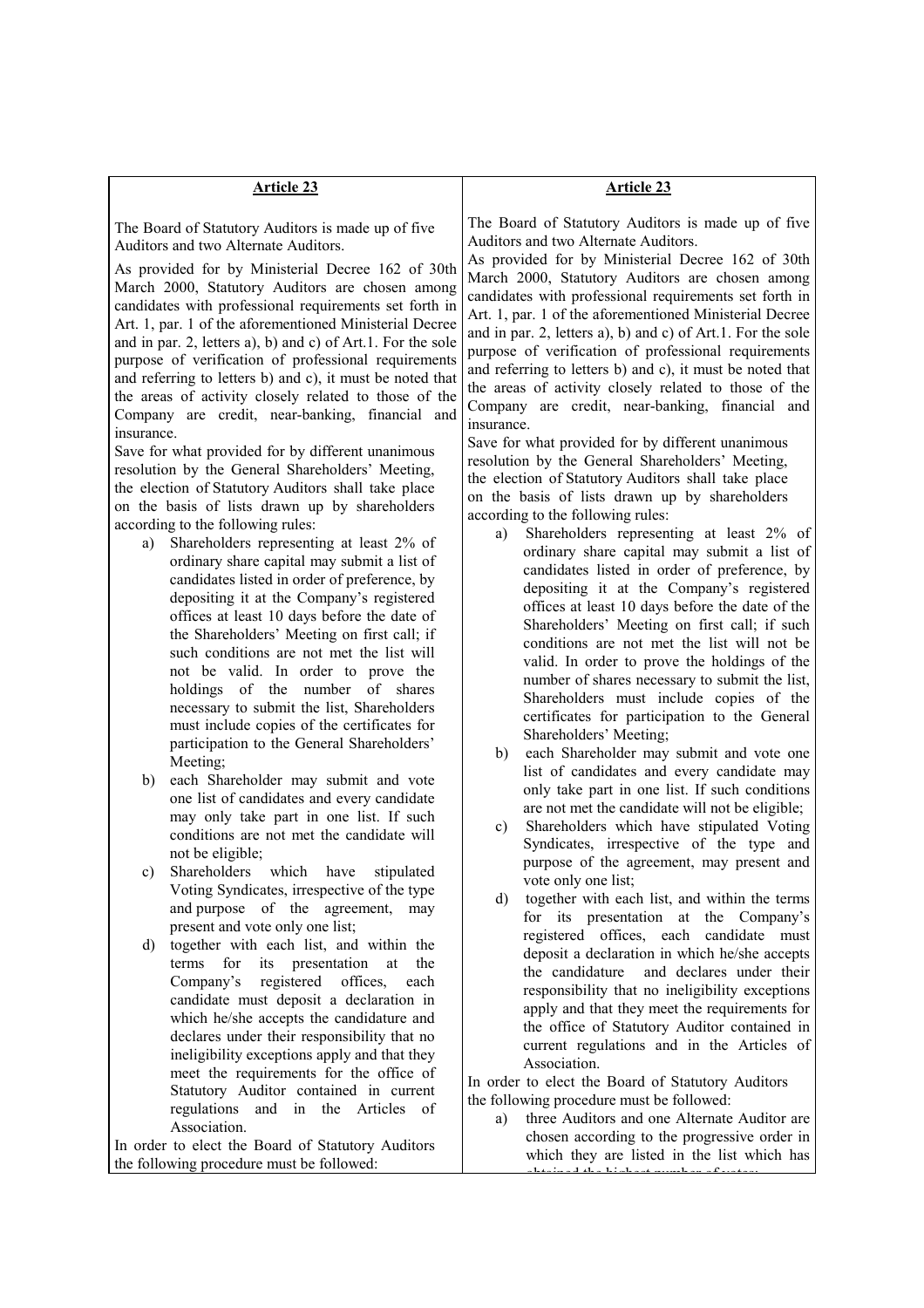- a) three Auditors and one Alternate Auditor are chosen according to the progressive order in which they are listed in the list which has obtained the highest number of votes;
- b) the remaining two Auditors and the second Alternate Auditor are chosen from the other lists; the votes obtained for each of the lists are divided by one, two, and three. The resulting quotients are progressively assigned to the candidates of each list according to the order included in each list. The quotients attributed to the candidates of each list are registered in decreasing order in one list: the two candidates with the highest quotients are elected Auditors whereas the candidate with the third highest quotient is elected Alternate Auditor.

Should more than one candidate have the same quotient, the candidate from a list in which no candidates have been elected shall be preferred; if no Auditors have been elected from those lists, the election will take place by means of a ballot.

The Board of Statutory Auditors will be chaired by the candidate indicated in the first position on the list which has obtained the highest number of votes.

Should only one list of candidates be submitted the Auditors and Alternate Auditors will all be chosen from that list.

Should no minority list receive votes, the integration of the Board of Statutory Auditors will take place by means of a resolution passed with the majority of votes of Shareholders present at the Meeting.

Should no list be submitted within the terms, the Meeting will pass a resolution with the majority of votes of Shareholders present at the Meeting.

The Auditors from the list which has obtained the majority of votes expressed by Shareholders, will be substituted by the Alternate Auditor from the same list; in the case of substitution of an Auditor from the other lists, the Alternate Auditor elected pursuant to letter b) of the fourth paragraph of this article will take his place.

The Meeting called to integrate the Board of Statutory Auditors as set forth in regulations will do so in accordance to the minority representation principle.

The post of Statutory Auditor for the Company is incompatible with similar appointments in more than five other listed companies, with the exclusion of companies which are part of the banking group obtained the highest number of votes;

b) the remaining two Auditors and the second Alternate Auditor are chosen from the other lists; the votes obtained for each of the lists are divided by one, two, and three. The resulting quotients are progressively assigned to the candidates of each list according to the order included in each list. The quotients attributed to the candidates of each list are registered in decreasing order in one list: the two candidates with the highest quotients are elected Auditors whereas the candidate with the third highest quotient is elected Alternate Auditor.

Should more than one candidate have the same quotient, the candidate from a list in which no candidates have been elected shall be preferred; if no Auditors have been elected from those lists, the election will take place by means of a ballot.

The Board of Statutory Auditors will be chaired by the candidate indicated in the first position on the list which has obtained the highest number of votes.

Should only one list of candidates be submitted the Auditors and Alternate Auditors will all be chosen from that list.

Should no minority list receive votes, the integration of the Board of Statutory Auditors will take place by means of a resolution passed with the majority of votes of Shareholders present at the Meeting.

Should no list be submitted within the terms, the Meeting will pass a resolution with the majority of votes of Shareholders present at the Meeting.

The Auditors from the list which has obtained the majority of votes expressed by Shareholders, will be substituted by the Alternate Auditor from the same list; in the case of substitution of an Auditor from the other lists, the Alternate Auditor elected pursuant to letter b) of the fourth paragraph of this article will take his place.

The Meeting called to integrate the Board of Statutory Auditors as set forth in regulations will do so in accordance to the minority representation principle.

The post of Statutory Auditor for the Company is incompatible with similar appointments in more than five other listed companies, with the exclusion of companies which are part of the banking group "**Gruppo Banca Intesa**".

For this purpose each Statutory Auditor must therefore submit to the Board of Directors a declaration containing, if necessary, the mention of the resignation from incompatible posts.